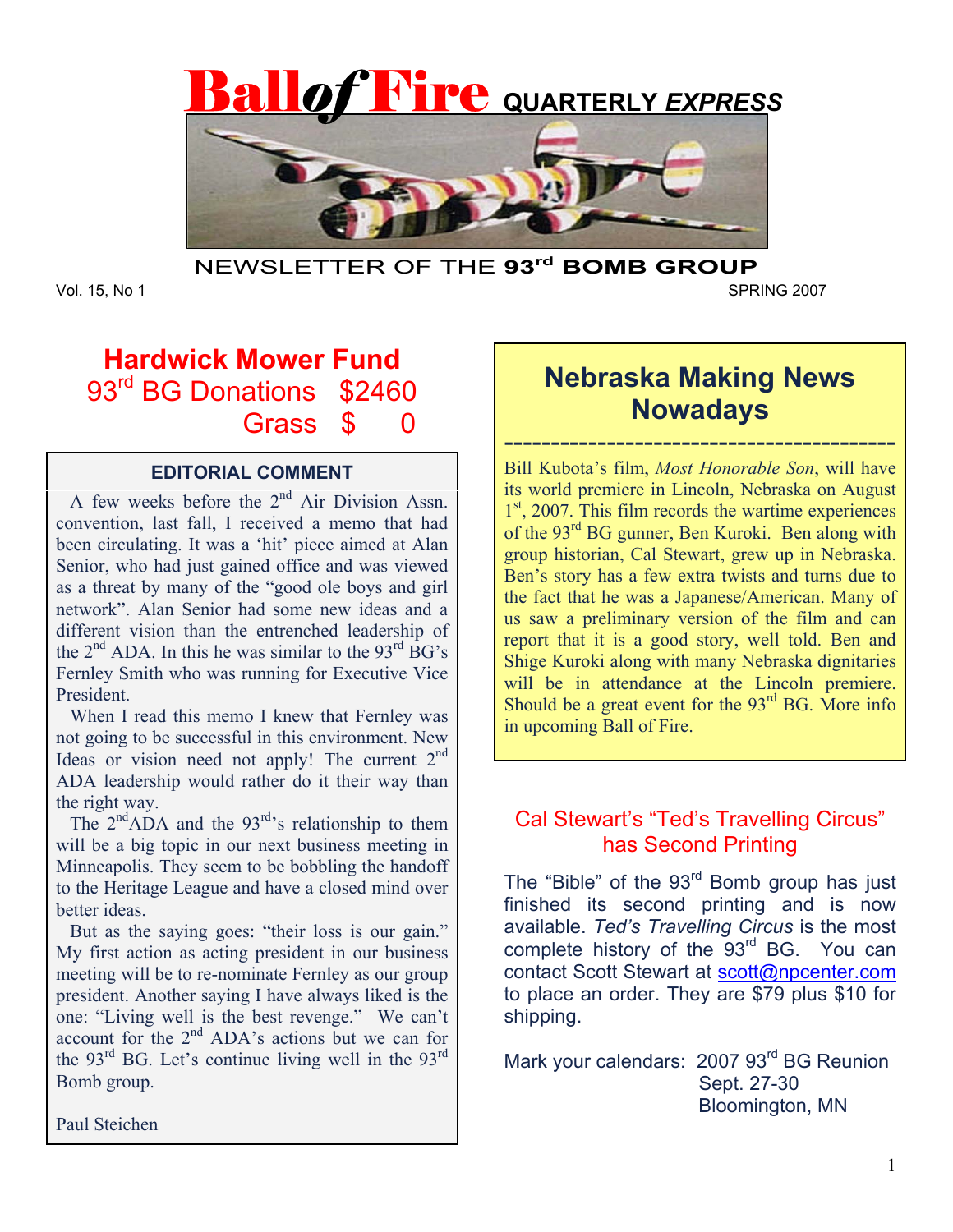# **LETTERS TO THE EDITOR**

### Hello Paul,

I commanded the  $93<sup>rd</sup>$  BG for the last 6 months of 1944. I am extremely happy I had this honor. Colonel Harvey A. Barnard, Jr. 1694 Independence Ave. Melbourne, FL 32940

#### Dear Sir,

I am leaving this message to tell you that Sam C. Dunn of Honolulu passed away on December 2<sup>nd</sup>. His wife, Alice Dunn

To whom it may concern,

Is there anyone alive in the  $409<sup>th</sup>$  bomber squadron of the 93rd bomber group that may have known Ken Gordoni? He was my step-uncle. It would be great to find someone who may have known him or his brothers, Don and Stan, my stepfather. Thank you. Charles K Gordoni Id: 13124793 Entered the service from: Delaware Rank: Staff Sergeant Died: Tuesday, January 04, 1944 Buried at: Ardennes American Cemetery Location: Neupre (Neuville-en-Condroz), Belgium Plot: B Row: 44 Grave: 56 Awards: Air Medal, Purple Heart Sincerely, Michaelle Schafer jmgschafer@yahoo.com

Hello Paul,

Here is my subscription and dues. I was in the control tower at Hardwick 44/45 to the end. John John Cloninger 2042 Courtney Rd. York, SC 29745

### To Paul Steichen,

Looking for information on the B-24 that Lew Brown was the pilot on the 1Aug43 Ploesti raid. Lew said that the B-24 had no name. My late brother, Ples W. Norwood, Jr., flew with Lew Brown on this Raid. Ples finished his 25 required missions and returned home. Thanks,

Archie J. Norwood ANorwoodsr@aol.com

#### Hi Paul,

I am looking for info on my dad's service He (Neil L. Drinkard) was a Radio Operator and door gunner on the Flying Wolves. Any info would be greatly appreciated.

Len

Len Drinkard ldrinkard@neo.rr.com

#### Dear Paul,

Enclosed is a picture that I took at Fort Meyers, Florida in 1942. Those cowboys found their manhood a few months later. I flew 30 missions with the  $328<sup>th</sup>$ squadron.

I am 85 years young and very healthy! Hope this note finds you the same.

Sam Delcambre 6606 Daspit Rd. Hwy 86 New Iberia, LA 70563-8945



Cowboys at Ft. Myers

#### Hello Paul,

I need to let you know that my husband, William N. Schaefer of Le Mars, Iowa died December 27, 2006. He enjoyed reading your paper very much. Jane Schaefer billjane@lemarscomm.net

### Paul,

Just wanted to let you know that Art Welsand, one of our crew members, passed away on Jan 8. Will you let me know the next reunion is and when the next Ball of Fire will be out? Thanks, Don Geyer dgeyer2001@aol.com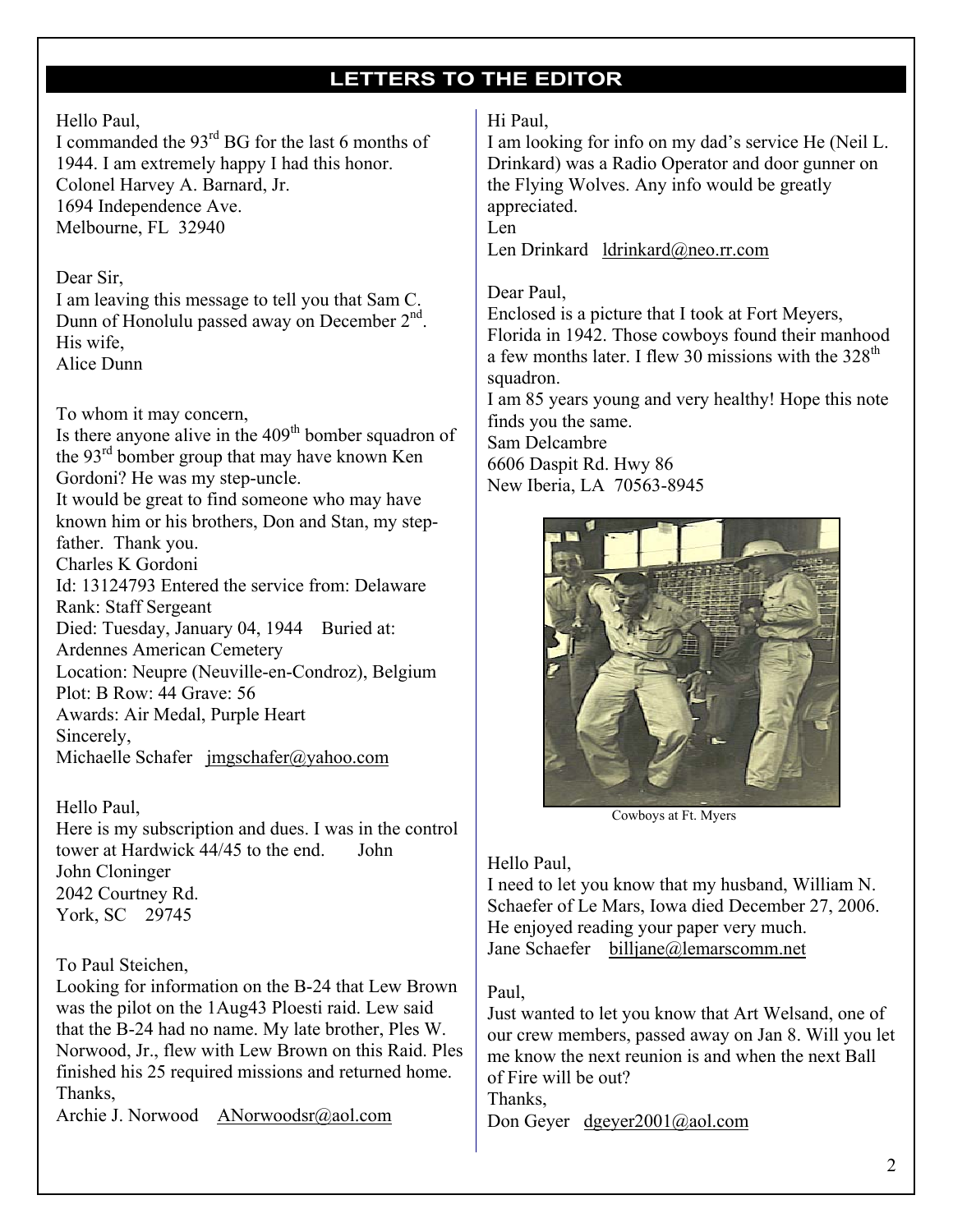## Dear Paul,

Thanks for your note about the presentation that my son, Gerald and I gave at Savannah. I strongly believe we cannot further our organization nor foster patriotism without programs like this for our young. I would also recommend the VFW's youth organization, The Voice of Democracy, which is specifically for pre- and high school youth. Although the  $93<sup>rd</sup>$  people might like to offer their major support to the Air Force Museum, there are areas and people who are not touched by the Museum. The VFW can reach some of these. Hearol Veteto hrveteto@earthlink.net

## Paul,

I flew as co-pilot on Frank Eiben's plane. We named it: "O Bitch U Airy Mary". Before being assigned this plane, we flew several others in the squadron. Frank passed away in 2006 and he lived in Norwood, Ohio.

We got flak damage and an engine knocked out over Berlin. Flew back on three. No crew injuries. God was with us! We completed our 35 missions in the winter of 44/45. We were there at the end of the war and flew a plane home

Vern Harriman 121 Balbach Dr. Buffalo, NY 14225

# To Paul Steichen,

My father was  $1<sup>st</sup>$  Lt. James F Wright and was a member of the 93<sup>rd</sup> BG in 44 and 45. I am in contact with the last remaining crew member, tail gunner, Cliff Collins. He has advised me that their crew a lead crew and as such did not fly every mission during their tour. I would like to find out everything that is available. He started out with the  $329<sup>th</sup>$  but was reassigned after about 6 missions to the lead crew program.

Thank you for anything you can add or a source to look for information.

John F Wright wwright9@satx.rr.com

# Hi Paul,

This is Bert Karels again. We here in Minn. have had a very long spell of cold weather but it seem it is about to end, next week in the 30's.

The *Snelling Spirit* that I am enclosing is from our very special Fort Snelling Memorial Chapel. My thoughts are that if the Chapel could be included in

the itinerary of the reunion in Minneapolis, it would be enjoyed by our 93<sup>rd</sup> people. I may be a little late, but it is a thought. Bert Karels 25992 335<sup>th</sup> Ave Henderson, MN 56044

## Paul-

My childhood hero was Jake Epting Jr., pilot on *Tupelo Lass*. He yielded his seat to K.O. Dessert on the Ploesti mission. He flew co-pilot there in his own ship with Ben Kuroki in the top turret. I am still trying to document the complete history of Jake Jr.'s 93rd Bomb Group experience. Anyone with details please contact me at: lpscott62@aol.com I can also be reached at 1-321-266-3831. Thanks, Leland P Scott

## Dear Paul Steichen,

This is to inform you that my husband, Joseph F. Bradley, passed away on September 20, 2006, one day short of the 62nd anniversary of the *Naughty Nan* mid air collision over Inglemunster, Belgium.

He was a member of the 93<sup>rd</sup> BG, 328th squadron and  $2<sup>nd</sup>$  Air division.

My prayers and best wishes are always with the  $93<sup>rd</sup>$ BG.

Peggy Bradley 175 Courtshire Dr Brick, NJ 08723

Madras, OR 97741

# Hi Paul,

After the war, my father who was a pilot of *Wee Willie* in the  $93<sup>rd</sup>$ , 409<sup>th</sup> squadron, flew a ground crew around Europe on day. Someone gave him a series of photographs taken on that flight. I have scanned, cleaned them from 60+ years of browning and cracking in my mother's album. I have them on a CD. If you or anyone else connected with the "Ball of Fire" would like a copy, just let me know. My father, Daniel F Comingore, passed on to me his attraction to airplanes which he continued to fly until 70.I've quit going to the FAA for a medical and bought this J3 a few years ago and now fly under the new "sports" license rules. Hope to continue flying out here in the Oregon desert for many more years. Phil Comingore 1273 NE Westview Dr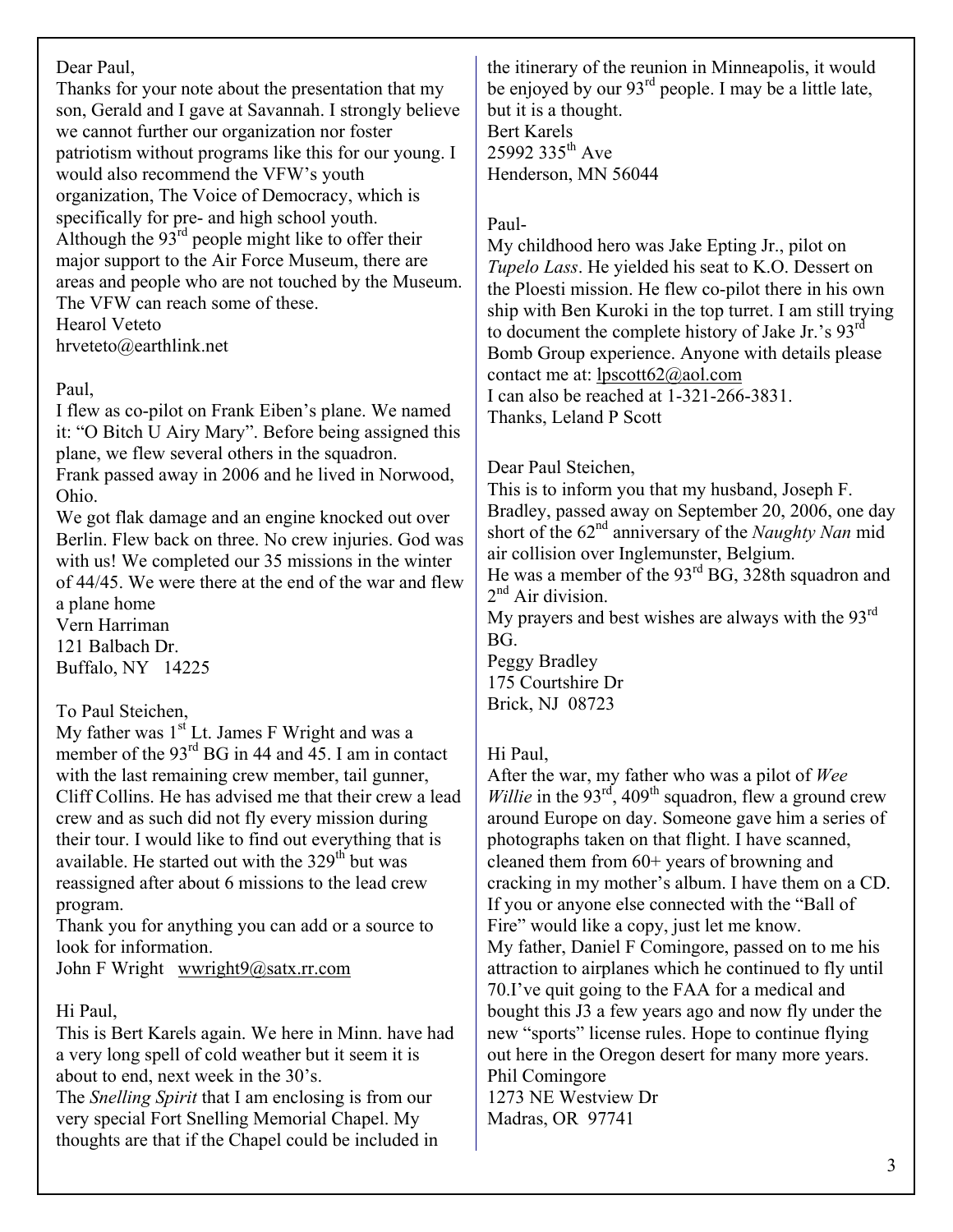### Dear Paul,

I enjoyed the writing about Miles League in the last BOFQE. Looking through my uncle's memorabilia, I found an English bill with signatures of many famous  $93<sup>rd</sup>$  men including League's. It's fun to gradually add faces and info to go with the signatures.

Regards, Bill Hubbard 2618 E Devon St. Tucson, AZ 85716

### Dear Mr. Steichen,

I am trying to find a crew photo or the missions that Joseph Solano, a 93rd BG airman flew while with the unit. Thus far I have learned from Vic Walzel and Cal Davidson that little is known about Joe's service in the 93rd. His name is spelled incorrectly in Ted's Travelling Circus. I knew Joe before his death a few years ago. We belonged to the same sailing club in Boston, MA. I was hoping you could put a note in your Quarterly newsletter on Joe and some info might surface from someone that flew with him. Very truly yours,

Jack O'Leary XR\_crew@yahoo.com

### Paul,

Just a quick note on Luther Bird, who was in last issue's Folded Wings. He was the co-pilot with Ray Martin on the Ploesti mission and was a POW with the rest of the group. I got to know him and he was a great guy.

I also received a call from Dennis Posey, reunion coordinator for the  $98<sup>th</sup> BG$ , the other day. It seems there is an inquiry about a possible trip to Romania and Ploesti. At this point he is trying to find out who might be interested. He has asked for some type response in writing before he can set up dates, flights, etc. He is thinking now about 7-10 days in the country. I told him I would pass on the information to the group and if anyone is interested they can contact him, Dennis Posey.

dposey@comcast.net phone: (770-509-7734) Best Regards, Joe Duran

### Dear Sir,

Please know that my husband, Robert Bieber, passed away on June 19, 2006. His plane was shot down on a mission bombing the Hamburg oil refinery on Jan. 17, 1945. Two of his crew were killed and the others became POW's.

Sherrie Bieber, widow Bieb02@aol.com

#### Dear Sir,

I am a ground technician at Brest-Guipavas Flying Club in Brittany, France and, for many years, I have had a great passion for everything to do with the Occupation and Liberation of my area of France during the Second World War. As far as aviation is concerned, a few friends and I are trying to find the crash site of every aircraft. I do this for the North West part of Brest, in Brittany, which already represents around two hundred aircraft. For each one our goal is to find the crash site, the date of the crash, the aircraft squadron, type and number, and the name of each crew member.

We often find some remains, sometimes some photos and try to get in touch with veterans or their next of kin in order to obtain exact accounts and photos of the airman, or their aircrafts.

Your 93rd BG plane, *Liberty Lass* crashed in our area on April  $16<sup>th</sup>$ , 1943. What I am looking for: would any of you have any picture of *Liberty Lass* or its crew or could you put me in contact with any of the survivors or any of their relatives of these brave airmen who lost their lives for my country that day?

It would also be my honour to offer to any veteran or next of kin some tiny remains from the crash.

Many thanks for any help you can give us concerning *Liberty Lass*. Lest we forget.

Gildas Saouzanet gildas4044@free.fr

### Hello Paul,

This is Don Whited and I have completed the DVD I mentioned to you. I have added a narration to some film that I shot during the early days of the  $93<sup>rd</sup> BG$ . Some shot at Barksdale, Fort Myers, and then Alconbury where the King of England visited. Other shots are from Hardwick. If anyone would like a copy they are available for \$10 with \$1 for shipping. Contact me at: Donald Whited 6800 S Granite Ave Apt 630 Tulsa, OK 74136-7018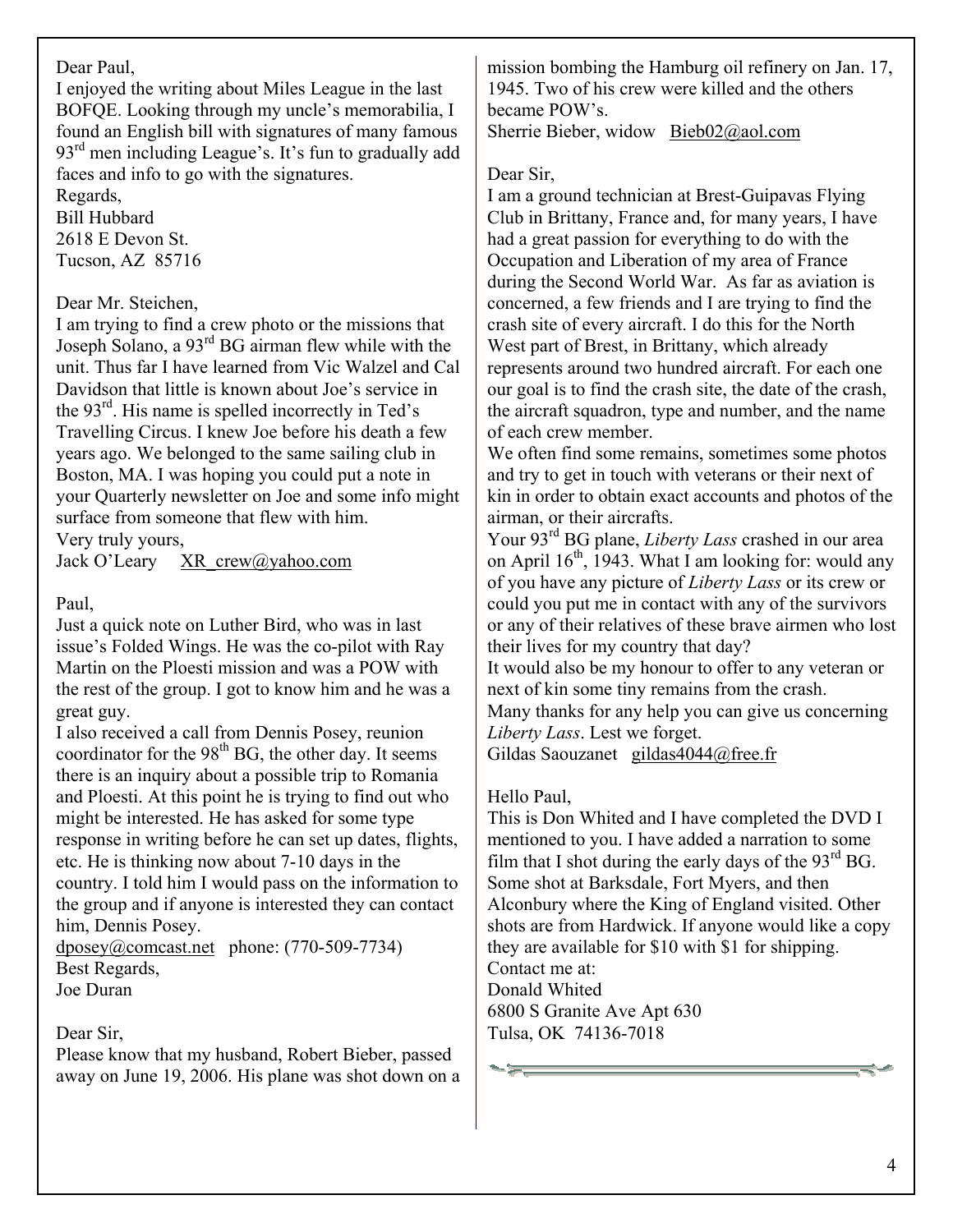# **Second Generation Member**

# **Reunion 2007 News**

# **Kent Jaquith**



There are two mysteries about Kent Jaquith: First, are some of the stories that he has told at our banquets, true or are they tall tales? I'll mention the "Baby Fernley meets Charles Lindberg" story and the "Packy Roche and the Tulip" story as mystery stories.

Second, how do you pronounce his last name? This, I can answer it's :( Jake- with.) Kent is a designer by education and has used his talents to create memorable placemats, centerpieces, and door prizes for our last night banquet at the reunions. He has also been an Emcee for the banquet, which is where the mysterious stories come in.

Kent's uncle, 1st Lt. Jack H Roach, was a Bombardier with the  $328<sup>th</sup>$ . He was KIA on Dec. 22, 1943 on a mission to Osnabruck, Germany along with two of his crew. The rest of the crew got out of their B-24 before it exploded and became POWs for the remainder of the war. In 1985, Kent began looking for his uncle's surviving crewmates and in 1988 he met them at a  $2<sup>nd</sup>$ ADA meeting.

Kent currently is in the antique car business and has been so for over 25 years. He also specializes in rebuilding vacuum windshield wiper motors. This is a rare skill and there are few people world wide doing this work.

When we see Kent at the Minneapolis Reunion, we can ask him about his mystery stories. But there is no mystery that Kent Jaquith has added a lot to the 93<sup>rd</sup> BG and we salute him for his contributions.

For those of you planning to attend the Sept. 2007 reunion in the Twin Cities Minnesota, here's some info regarding the Sheraton Hotel & Resort where we will be staying. First of all, it is an excellent venue with many upgraded rooms. I have seen them. The Bloomington MN **location** at Hwys 100 and 494 is only a few miles from the international airport and even closer to the Mall of America. There is room for RV **parking** and plenty of **special needs** spaces too. **The food** is excellent! This author has had several meals there in different kinds of settings. Your stay will include hot continental breakfasts. The hotel has a **full service restaurant**, a coffee shop, a large gift shop and the **centrally placed bar** also has a food menu. Their hours are very convenient for the early riser or the night owl. (There are also at least 5 other eating places just outside the hotel, all within a short walk. The Sheraton even has a **Comedy Cabaret** on Friday and Saturday nites. The **meeting rooms** are spacious and very close to rest rooms, elevators and escalators. You asked for and you will get several *quiet places to relax and talk to your friends*.

For your **room choice**, there are a couple of options to suit your needs, especially if you are bringing additional family. Ask the Hotel about them when you make your reservations. For more info, try sheraton.com/minneapolissouth on the internet or call 800.325.3535.

Getting around: Great News! Complimentary transportation service is available to the airport and the MOA 7 days a week.

Saturday Nite Live in the "**gorgeous ballroom**" with the Roseville Swing Band will be a treat! Bring your dancing shoes or be prepared to relax and listen to great music.

This will be a great time! See you here!

*Jim Guddal*, ground crew

# **Folded Wings**

Sam Dunn Jacob Smart

 Robert Bieber Joseph Bradley Art Welsand William Schaefer